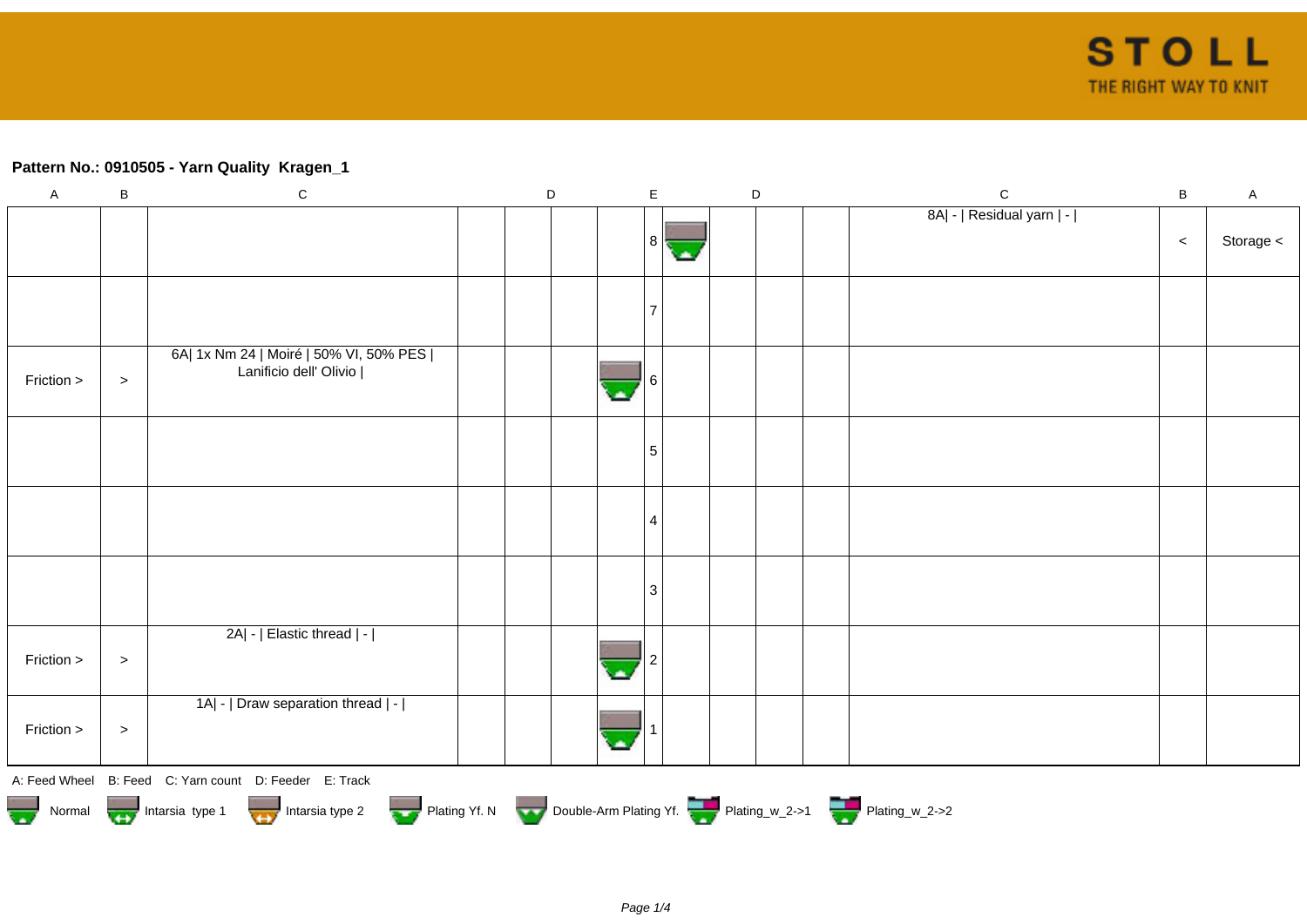## **Pattern No.: 0910505 - Yarn Quality Zutaten**

| $\overline{A}$                                                                                                                                                                                                                       | $\sf B$ | ${\bf C}$                                                          | D |  | $\mathsf E$ | $\mathsf D$ |  | $\mathbf C$               | $\sf B$ | $\mathsf A$ |
|--------------------------------------------------------------------------------------------------------------------------------------------------------------------------------------------------------------------------------------|---------|--------------------------------------------------------------------|---|--|-------------|-------------|--|---------------------------|---------|-------------|
|                                                                                                                                                                                                                                      |         |                                                                    |   |  | 81          |             |  | 8A  -   Residual yarn   - | $\,<$   | Storage <   |
|                                                                                                                                                                                                                                      |         |                                                                    |   |  |             |             |  |                           |         |             |
| Friction >                                                                                                                                                                                                                           | $\, >$  | 6A  1x Nm 24   Moiré   50% VI, 50% PES  <br>Lanificio dell' Olivio |   |  |             |             |  |                           |         |             |
|                                                                                                                                                                                                                                      |         |                                                                    |   |  | 5           |             |  |                           |         |             |
|                                                                                                                                                                                                                                      |         |                                                                    |   |  | 4           |             |  |                           |         |             |
|                                                                                                                                                                                                                                      |         |                                                                    |   |  | 3           |             |  |                           |         |             |
| Friction >                                                                                                                                                                                                                           | $\, >$  | 2A  -   Elastic thread   -                                         |   |  |             |             |  |                           |         |             |
| Friction >                                                                                                                                                                                                                           | $\, >$  | 1A  -   Draw separation thread   -                                 |   |  |             |             |  |                           |         |             |
|                                                                                                                                                                                                                                      |         | A: Feed Wheel B: Feed C: Yarn count D: Feeder E: Track             |   |  |             |             |  |                           |         |             |
| Normal <b>Department of the State of State of Contracts State of the State of State of State of the State of State of the State of State of Development of the State of Development of the State of the State of the State of th</b> |         |                                                                    |   |  |             |             |  |                           |         |             |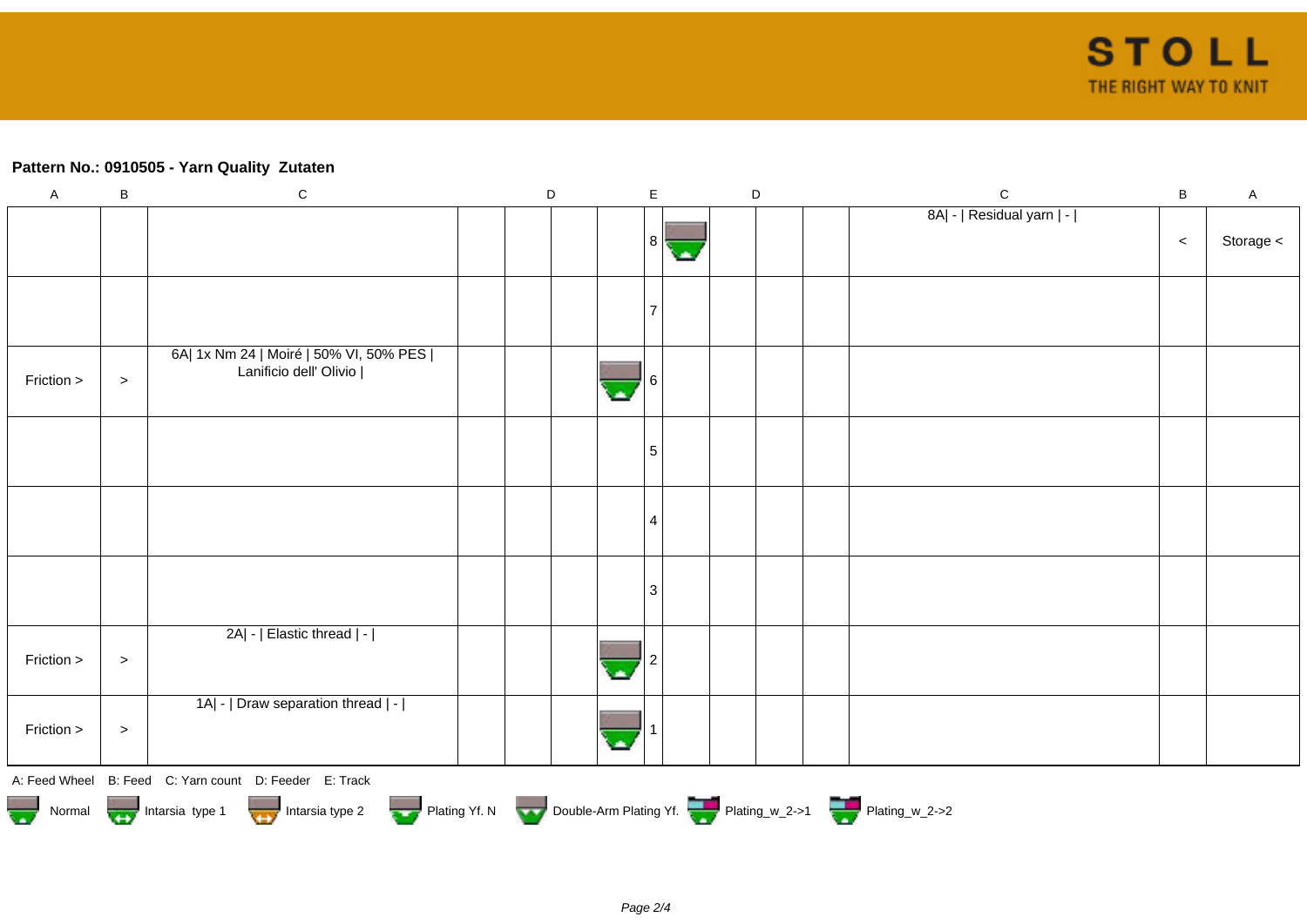## **Pattern No.: 0910505 - Yarn Quality V-Teil(e)**

| $\boldsymbol{\mathsf{A}}$                                                              | B         | ${\bf C}$                                                          |  | D |  | E       | D |  | $\mathbf C$                                                        | B     | A              |
|----------------------------------------------------------------------------------------|-----------|--------------------------------------------------------------------|--|---|--|---------|---|--|--------------------------------------------------------------------|-------|----------------|
|                                                                                        |           |                                                                    |  |   |  | 8<br>с. |   |  | 8A  -   Residual yarn   -                                          | $\,<$ | Friction <     |
| Friction >                                                                             | $\, > \,$ | 7A  1x Nm 27   Ironcot   80% CO, 20% ME  <br>Lineapiù              |  |   |  |         |   |  | 7B  1x Nm 60/2   Finissimo Crepe   85% VI, 15%  <br>PES   Igea     | $\,<$ | Friction $\lt$ |
| Friction >                                                                             | $\, >$    | 6A  1x Nm 24   Moiré   50% VI, 50% PES  <br>Lanificio dell' Olivio |  |   |  | 6       |   |  | 6B  -   Lycra   -   -                                              | $\,<$ | Friction $\lt$ |
| Friction >                                                                             | $\, > \,$ | 5A  1x Nm 44   Essenza   76% VI, 24% PA  <br>Filpucci              |  |   |  | 5       |   |  | 5B  1x Nm 24   Moiré   50% VI, 50% PES  <br>Lanificio dell' Olivio | $\,<$ | Friction <     |
|                                                                                        |           |                                                                    |  |   |  | 4       |   |  | 4A  1x Nm 60/4   Vista   50% CO, 50% CMD  <br>Schoeller            | $\,<$ | Friction <     |
|                                                                                        |           |                                                                    |  |   |  | 3<br>с. |   |  | 3A  1x Nm 44   Essenza   76% VI, 24% PA  <br>Filpucci              | $\,<$ | Friction $<$   |
| Friction >                                                                             | $\, > \,$ | 2A  -   Elastic thread   -                                         |  |   |  |         |   |  |                                                                    |       |                |
| Friction >                                                                             | $\, > \,$ | 1A  -   Draw separation thread   -                                 |  |   |  |         |   |  |                                                                    |       |                |
|                                                                                        |           | A: Feed Wheel B: Feed C: Yarn count D: Feeder E: Track             |  |   |  |         |   |  |                                                                    |       |                |
| Normal <b>Double-Arm Plating Yf. N</b> Double-Arm Plating Yf. N Double-Arm Plating Yf. |           |                                                                    |  |   |  |         |   |  |                                                                    |       |                |